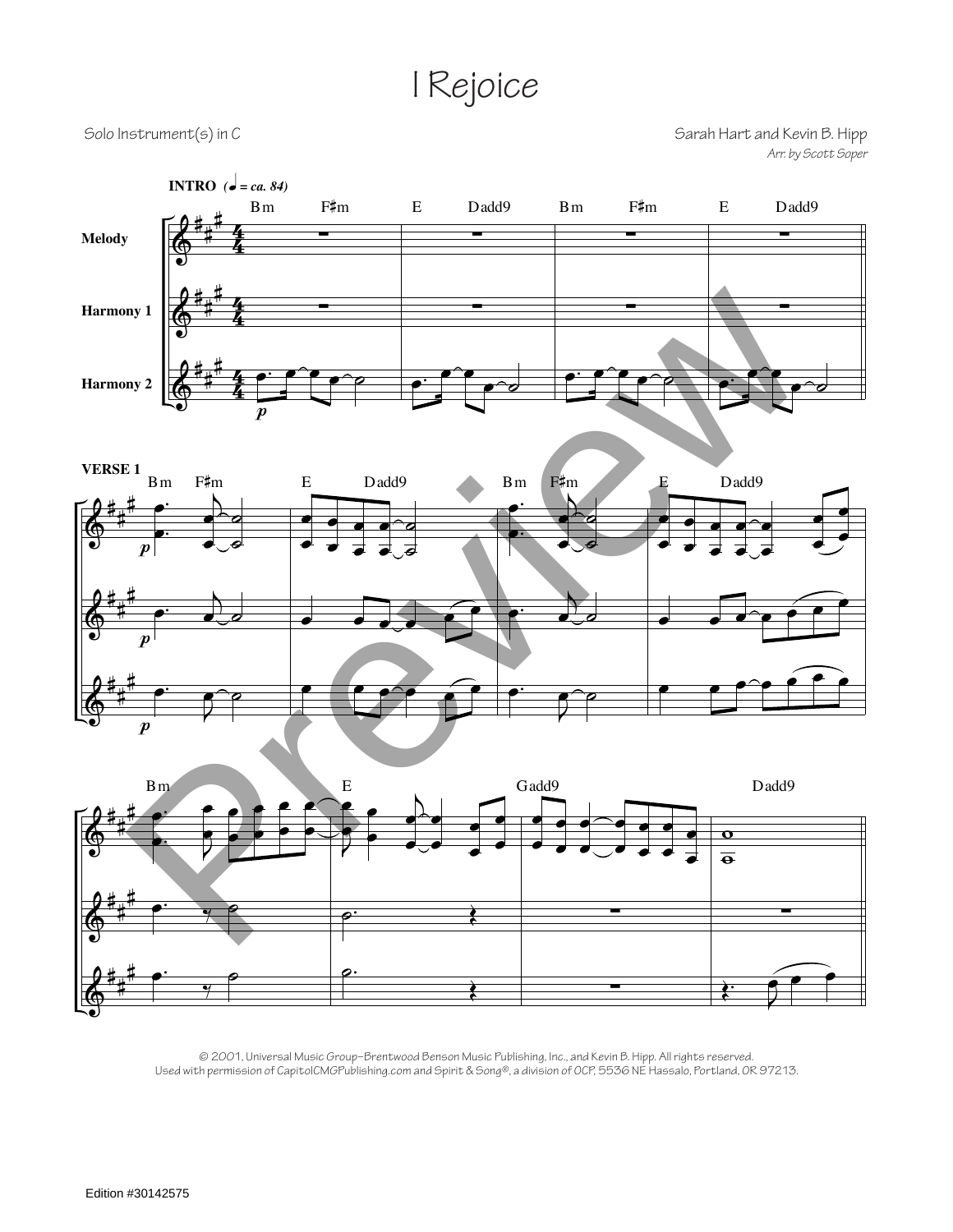I REJOICE (Solo Instrument(s) in C), pg. 2 of 3